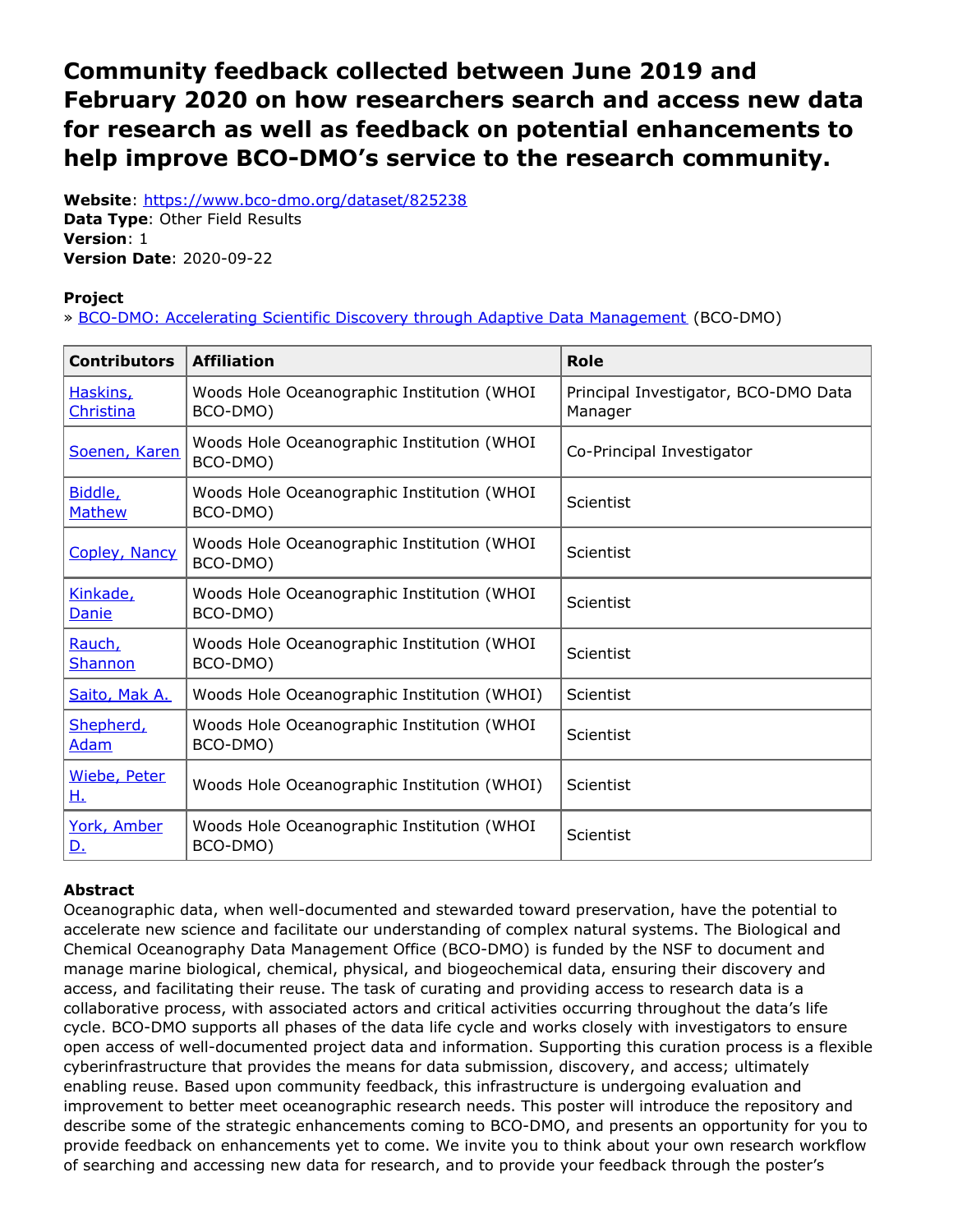# **Table of Contents**

- Dataset [Description](#page-0-0)
	- o **Acquisition [Description](#page-0-0)**
	- o **Processing [Description](#page-0-0)**
- Related [Publications](#page-0-0)
- [Parameters](#page-0-0)
- **Project [Information](#page-0-0)**
- [Funding](#page-0-0)

# **Coverage**

**Temporal Extent**: 2019-06-24 - 2020-02-21

## **Dataset Description**

We conducted a stakeholder needs study during three oceanographic meetings to determine potential enhancements the BCO-DMO repository could make to improve its service to the research community.

#### **Acquisition Description**

We conducted a stakeholder needs study during three oceanographic meetings to determine potential enhancements the BCO-DMO repository could make to improve its service to the research community. For each question, participants were directed to use corresponding stickers to indicate their first, second and third choices in response to the following questions:

- 1. Accessing data: What file formats do you use?
- 2. Searching for data: What search facets (categories) are most important to you?
- 3. Data tools: What programming languages and tools do you use?
- 4. New requests: What new tools and features would be useful to you?

The poster was presented at:

- The Ocean Carbon & Biogeochemistry (OCB) Summer Workshop in Woods Hole, MA June 24-27 2019.
- The Ocean Obs'19 Meeting in Honolulu, HI September 16-20 2019. Updates were made to the poster based on feedback received during the OCB meeting. The "Searching for data" section's geospatial response option was split into geospatial by region and geospatial by point location. Additionally, the response option "Searching by Award number" was removed.
- The Ocean Sciences Meeting in San Diego, CA February 16-21 2020. Additional changes were made to the poster based on feedback received during the Ocean Obs'19 meeting. The option for xls/xlsx was added as a response choice to the "Accessing data" question.

Remarks on data acquisition:

Updates were made to the poster prior to the OceanObs'19 Meeting, based on feedback received during the OCB meeting. The "Searching for data" section's "Geospatial" response option was split into "Geospatial by region" and "Geospatial by point location" options. The response option "Searching by Award number" was removed. An additional change was made to the poster based on feedback received during the OceanObs'19 meeting by adding a response choice for .xls/.xlsx file formats to the "Accessing data" question.

It should be noted that on occasion a sticker that was not mapped as the first, second, or third choice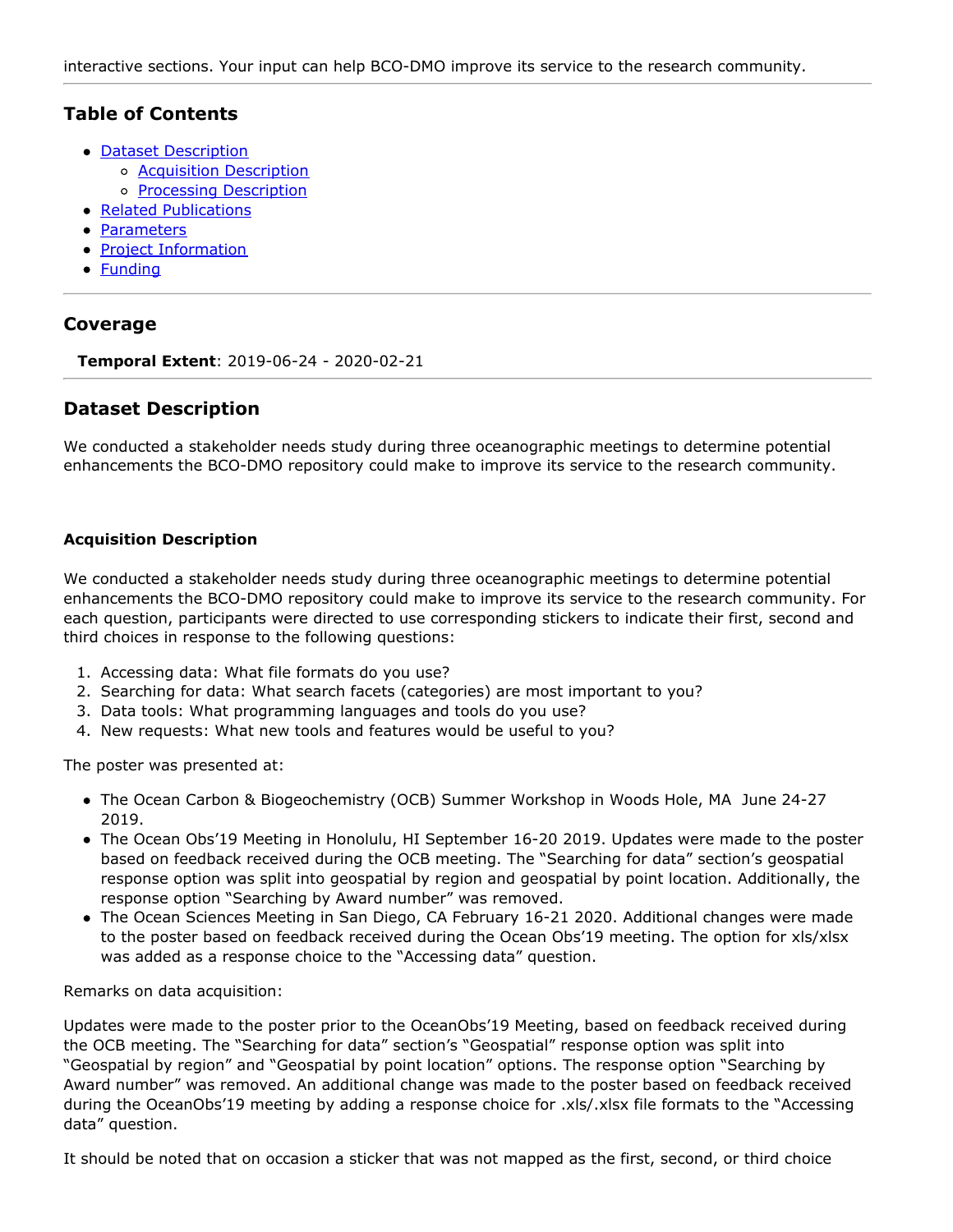option was used erroneously. We noted these errors in a comments field. It was also noticed that some participants only provided us with their first choice answers.

#### **Processing Description**

These data represent raw participant responses resulting from their engagement with the interactive posters. Data were processed with Excel.

[ table of [contents](#page-0-0) | [back](#page-0-0) to top ]

## **Related Publications**

Haskins, C., Biddle, M., Copley, N., Rauch, S., Soenen, K., York, A., … Wiebe, P. (2020). Share Your Thoughts [poster]. doi[:10.1575/1912/26174](https://doi.org/10.1575/1912/26174) *Results*

Kinkade, D., Shepherd, A., Biddle, M., Copley, N., Haskins, C., Schloer, C., … Wiebe, P. (2019). Share Your Thoughts. doi: 10.1575/1912/24630 *Results*

Soenen, K., Biddle, M., Copley, N., Haskins, C., Schloer, C., … Wiebe, P. (2019). Share Your Thoughts [poster]. doi: 10.1575/1912/24295 *Results*

[ table of [contents](#page-0-0) | [back](#page-0-0) to top ]

#### **Parameters**

| <b>Parameter</b> | <b>Description</b>                                                                      | <b>Units</b>               |
|------------------|-----------------------------------------------------------------------------------------|----------------------------|
| Meeting          | Name of the meeting poster was presented at                                             | dimensionless              |
| Date             | Date range over which the meeting was held.                                             | YYYY/MM/DD -<br>YYYY/MM/DD |
| Location         | City and state (USA) where the conference took place                                    | unitless                   |
| Topic            | General topic the question relates to                                                   | unitless                   |
| Category         | Possible response choice                                                                | unitless                   |
| First_Choice     | Voters first choice under a specific category                                           | unitless                   |
| Second_Choice    | Voters second choice under a specific category                                          | unitless                   |
| Third_Choice     | Voters third choice under a specific category                                           | unitless                   |
| Unclassified     | Vote that used an unclassified sticker meaning we do not know<br>what their choice was. | unitless                   |
| Total_Votes      | Total number of votes                                                                   | unitless                   |
| Comment          | Any comments pertaining to a specific category topic.                                   | unitless                   |

[ table of [contents](#page-0-0) | [back](#page-0-0) to top ]

## **Project Information**